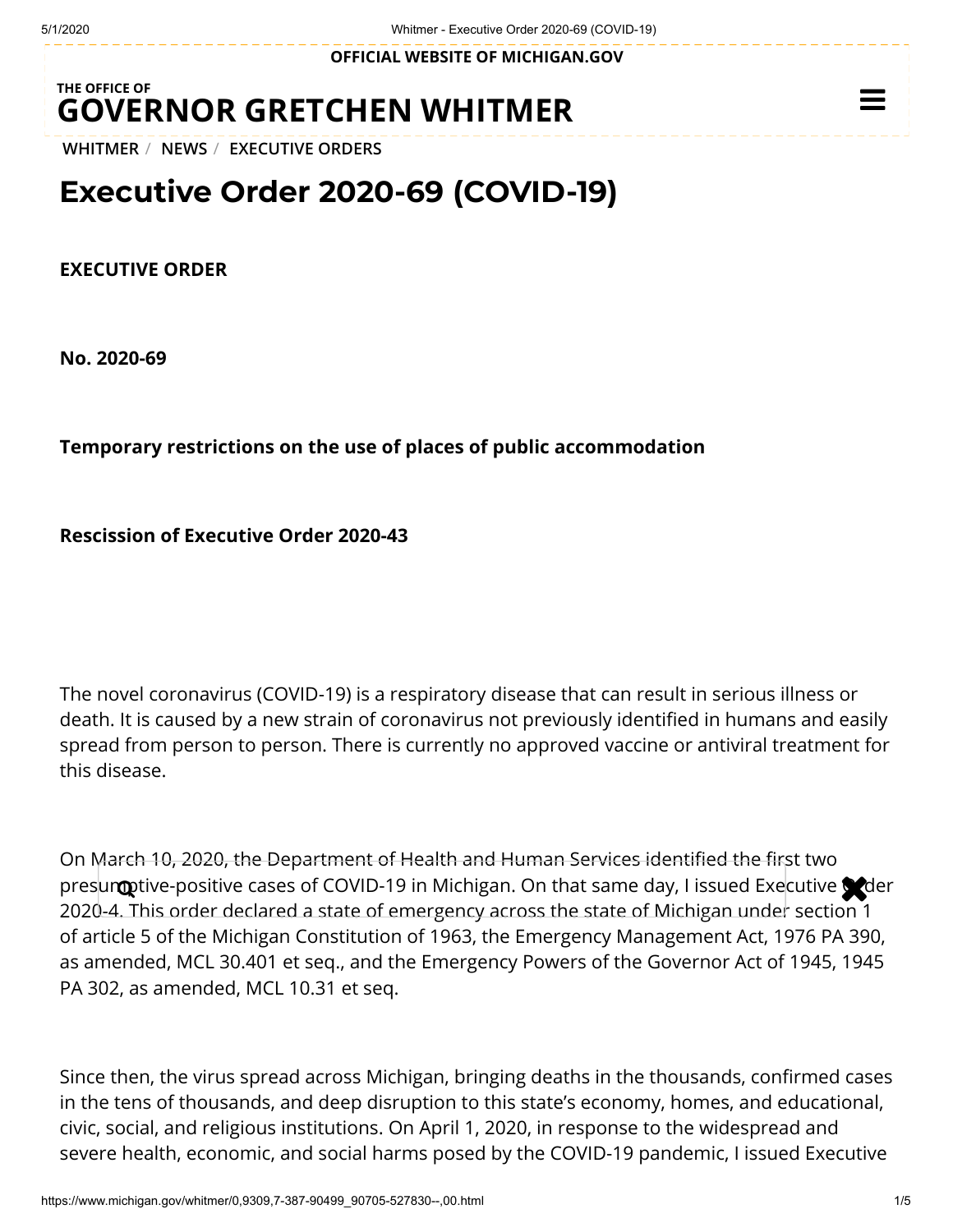Order 2020-33. This order expanded on Executive Order 2020-4 and declared both a state of emergency and a state of disaster across the State of Michigan under section 1 of article 5 of the Michigan Constitution of 1963, the Emergency Management Act, and the Emergency Powers of the Governor Act of 1945. And on April 30, 2020, finding that COVID-19 had created emergency and disaster conditions across the State of Michigan, I issued Executive Order 2020- 67 to continue the emergency declaration under the Emergency Powers of the Governor Act, as well as Executive Order 2020-68 to issue new emergency and disaster declarations under the Emergency Management Act.

The Emergency Management Act vests the governor with broad powers and duties to "cop[e] with dangers to this state or the people of this state presented by a disaster or emergency," which the governor may implement through "executive orders, proclamations, and directives having the force and effect of law." MCL 30.403(1)-(2). Similarly, the Emergency Powers of the Governor Act of 1945 provides that, after declaring a state of emergency, "the governor may promulgate reasonable orders, rules, and regulations as he or she considers necessary to protect life and property or to bring the emergency situation within the affected area under control." MCL 10.31(1).

To mitigate the spread of COVID-19, protect the public health, and provide essential protections to vulnerable Michiganders, it is reasonable and necessary to impose limited and temporary restrictions on the use of places of public accommodation.

Executive Order 2020-20 imposed such restrictions, which were then supplemented by the restrictions on in-person work, travel, and gatherings imposed by Executive Order 2020-42. Executive Orders 2020-20 and 2020-42 were then replaced by Executive Orders 2020-43 and 2020-59, respectively. Because these restrictions on places of public accommodation remain reasonable and necessary to suppress the spread of COVID-19 and protect the public health and safety of this state and its residents, this order extends their duration to May 28, 2020. With this order, Executive Order 2020-43 is rescinded.

Acting under the Michigan Constitution of 1963 and Michigan law, I order the following:

1. Effective immediately and continuing until May 28, 2020 at 11:59 pm, the following places of public accommodation are closed to ingress, egress, use, and occupancy by members of the public: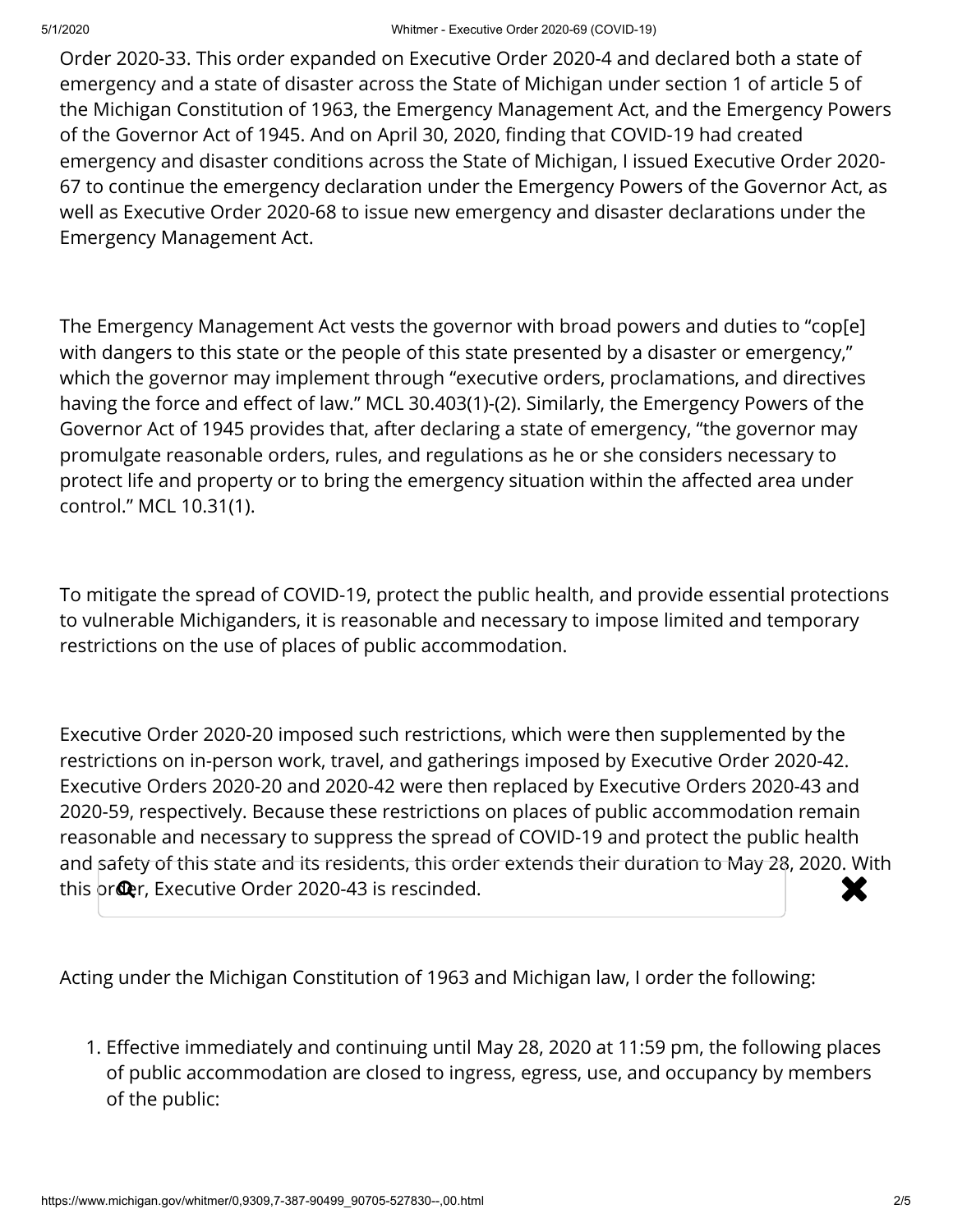- a. Restaurants, food courts, cafes, coffeehouses, and other places of public accommodation offering food or beverage for on-premises consumption;
- b. Bars, taverns, brew pubs, breweries, microbreweries, distilleries, wineries, tasting rooms, special licensees, clubs, and other places of public accommodation offering alcoholic beverages for on-premises consumption;
- c. Hookah bars, cigar bars, and vaping lounges offering their products for on-premises consumption;
- d. Theaters, cinemas, and indoor and outdoor performance venues;
- e. Libraries and museums;
- f. Gymnasiums, fitness centers, recreation centers, indoor sports facilities, indoor exercise facilities, exercise studios, and facilities offering non-essential personal care services;
- g. Casinos licensed by the Michigan Gaming Control Board, racetracks licensed by the Michigan Gaming Control Board, and Millionaire Parties licensed by the Michigan Gaming Control Board; and
- h. Places of public amusement not otherwise listed above.



Places of public accommodation subject to this section are encouraged to offer food and beverage using delivery service, window service, walk-up service, drive-through service, or drive-up service, and must use precautions in doing so to mitigate the potential transmission of COVID-19, including social distancing. In offering food or beverage, a place of public accommodation subject to this section may permit up to five members of the public at one time in the place of public accommodation for the purpose of picking up their food or beverage orders, so long as those individuals are at least six feet apart from one another while on premises.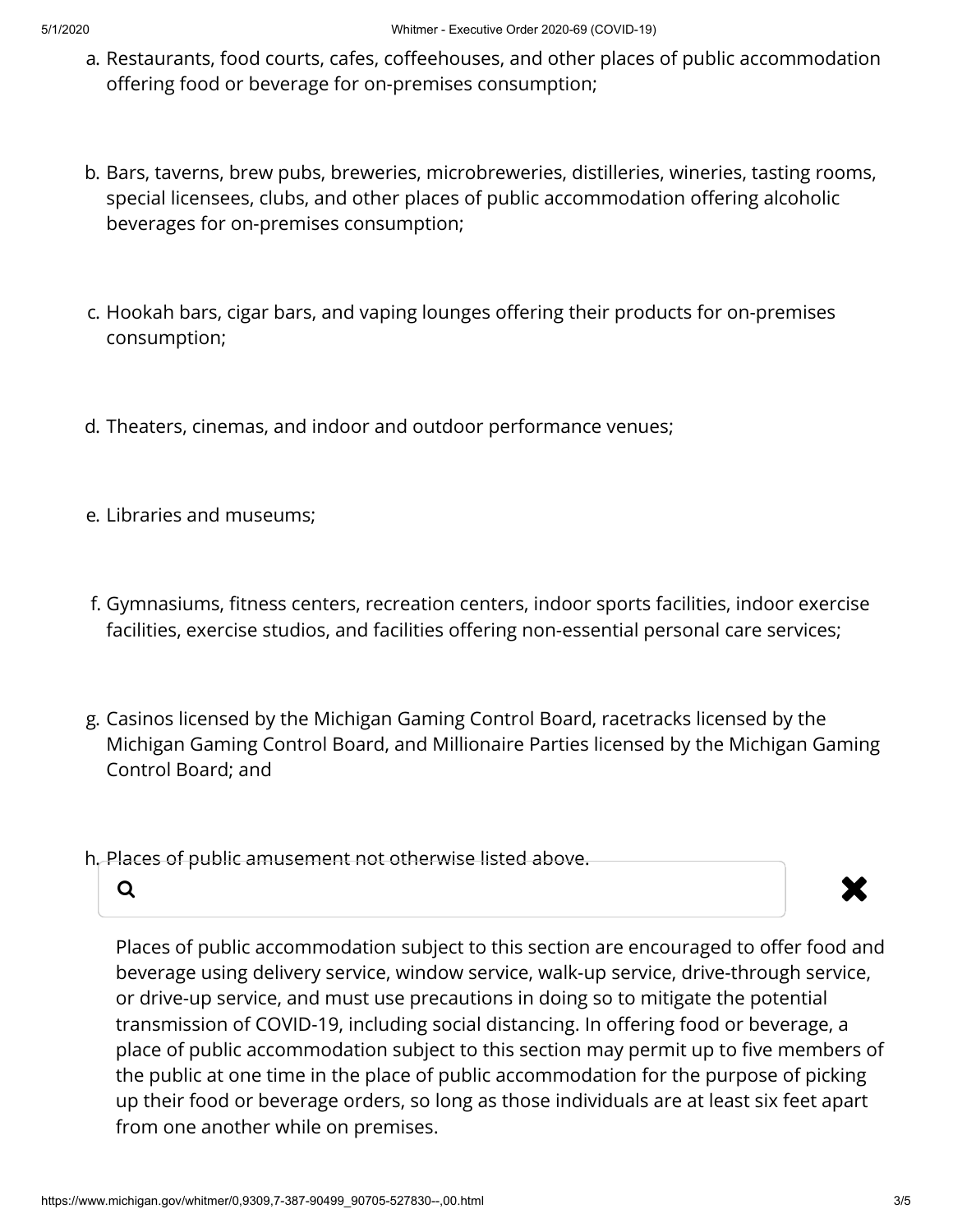This section does not prohibit an employee, contractor, vendor, or supplier of a place of public accommodation from entering, exiting, using, or occupying that place of public accommodation in their professional capacity.

- 2. The restrictions imposed by this order do not apply to any of the following:
- a. Places of public accommodation that offer food and beverage not for on-premises consumption, including grocery stores, markets, convenience stores, pharmacies, drug stores, and food pantries, other than those portions of the place of public accommodation subject to the requirements of section 1;
- b. Health care facilities, residential care facilities, congregate care facilities, and juvenile justice facilities;
- c. Crisis shelters or similar institutions; and
- d. Food courts inside the secured zones of airports.
- 3. For purposes of this order:
- a. "Non-essential personal care services" includes but is not limited to hair, nail, tanning, massage, traditional spa, tattoo, body art, and piercing services, and similar personal care services that require individuals to be within six feet of each other. This does not include services necessary for medical treatment as determined by a licensed medical provider.<br> $\overline{\mathsf{Q}}$
- b. "Place of public accommodation" means a business, or an educational, refreshment, entertainment, or recreation facility, or an institution of any kind, whether licensed or not, whose goods, services, facilities, privileges, advantages, or accommodations are extended, offered, sold, or otherwise made available to the public. Place of public accommodation also includes the facilities of private clubs, including country clubs, golf clubs, boating or yachting clubs, sports or athletic clubs, and dining clubs.